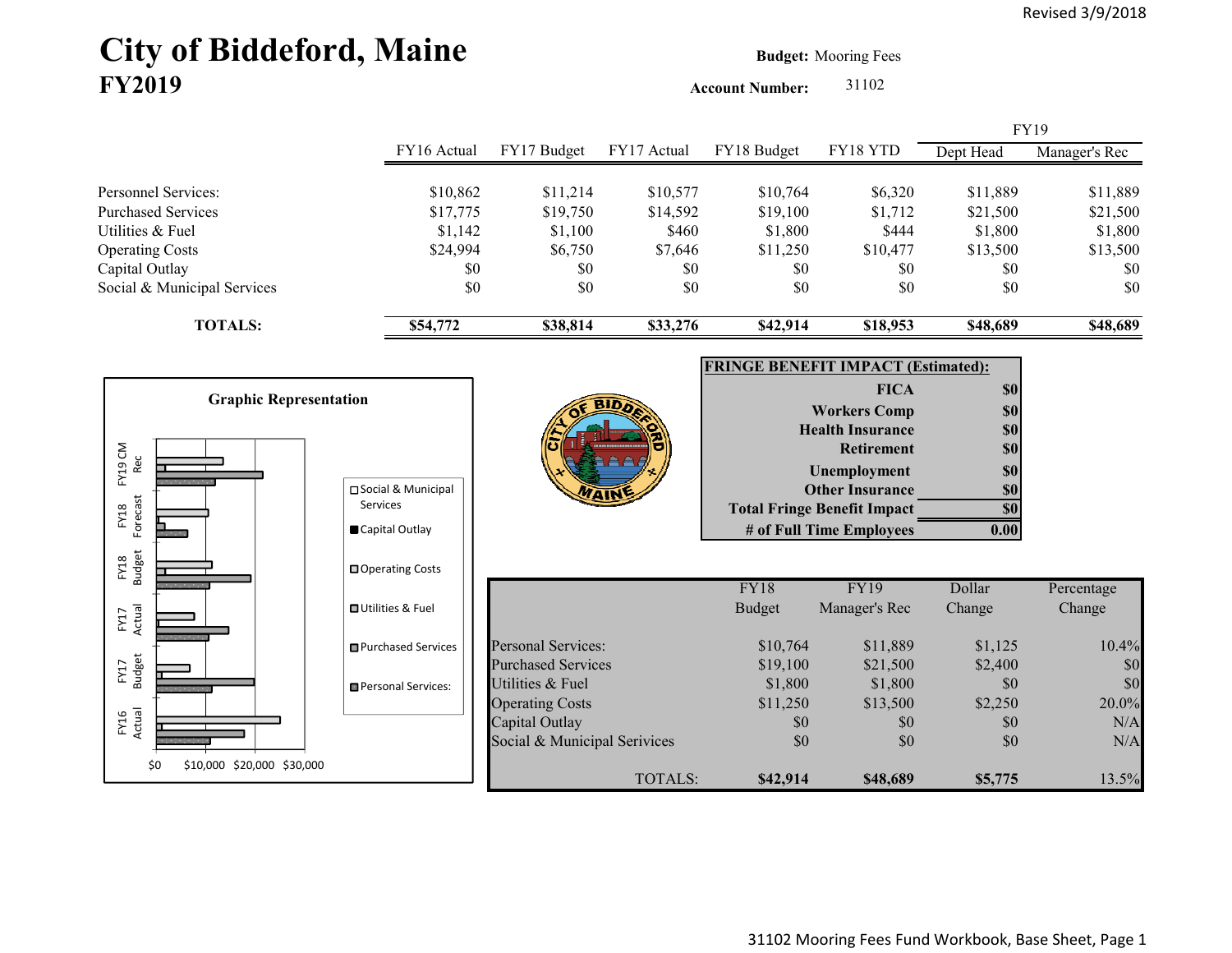#### Personnel Services

| Account                   |                                    | <b>FY16</b> | <b>FY17</b>   | <b>FY17</b> | <b>FY18</b>   | <b>FY18</b>  | <b>FY19</b> |           |
|---------------------------|------------------------------------|-------------|---------------|-------------|---------------|--------------|-------------|-----------|
| Number                    | Description                        | Actual      | <b>Budget</b> | Actual      | <b>Budget</b> | YTD 02/28/18 | Dept Head   | Mgr's Rec |
|                           | 60121 Annual Stipend Pay Expense   | \$9,000     | \$9,000       | \$9,000     | \$9,000       | \$4,500      | \$9,000     | \$9,000   |
|                           | 60201 FICA/Medicare-ER Share Exp   | \$688       | \$689         | \$688       | \$689         | \$452        | \$689       | \$689     |
|                           | 60251 Conferences/Training Expense | \$300       | \$400         | \$350       | \$175         | \$725        | \$700       | \$700     |
|                           | 60253 Food/Lodging Expense         | \$300       | \$400         | \$0         | \$150         | \$400        | \$700       | \$700     |
|                           | 60256 Dues/Memberships Expense     | \$75        | \$75          | \$100       | \$100         | \$100        | \$150       | \$150     |
|                           | 60370 Workers Comp Insurance Exp   |             | \$650         | \$439       | \$650         | \$143        | \$650       |           |
|                           |                                    | \$499       |               |             |               |              |             | \$650     |
| Totals                    |                                    | \$10,862    | \$11,214      | \$10,577    | \$10,764      | \$6,320      | \$11,889    | \$11,889  |
| <b>Purchased Services</b> |                                    |             |               |             |               |              |             |           |
| Account                   |                                    | FY16        | <b>FY17</b>   | <b>FY17</b> | <b>FY18</b>   | <b>FY18</b>  | FY19        |           |
| Number                    | Description                        | Actual      | Budget        | Actual      | Budget        | YTD 02/28/18 | Dept Head   | Mgr's Rec |
|                           |                                    |             |               |             |               |              |             |           |
|                           | 60310 Service Contracts Expense    | \$1,885     | \$3,600       | \$14,592    | \$2,950       | \$1,712      | \$5,000     | \$5,000   |
|                           | 60312 Temporary Contract Help Exp  | \$15,000    | \$15,000      | \$0         | \$15,000      | \$0          | \$15,000    | \$15,000  |
|                           | 60372 Vehicle Insurance Expense    | \$890       | \$1,150       | \$0         | \$1,150       | \$0          | \$1,500     | \$1,500   |
|                           |                                    |             |               |             |               |              |             |           |
| Totals                    |                                    | \$17,775    | \$19,750      | \$14,592    | \$19,100      | \$1,712      | \$21,500    | \$21,500  |
| Utilities & Fuel          |                                    |             |               |             |               |              |             |           |
| Account                   |                                    | FY16        | <b>FY17</b>   | <b>FY17</b> | <b>FY18</b>   | <b>FY18</b>  | <b>FY19</b> |           |
| Number                    | Description                        | Actual      | <b>Budget</b> | Actual      | Budget        | YTD 02/28/18 | Dept Head   | Mgr's Rec |
|                           | 60411 Gasoline Expense             | \$1,142     | \$1,100       | \$460       | \$1,800       | \$444        | \$1,800     | \$1,800   |
| Totals                    |                                    | \$1,142     | \$1,100       | \$460       | \$1,800       | \$444        | \$1,800     | \$1,800   |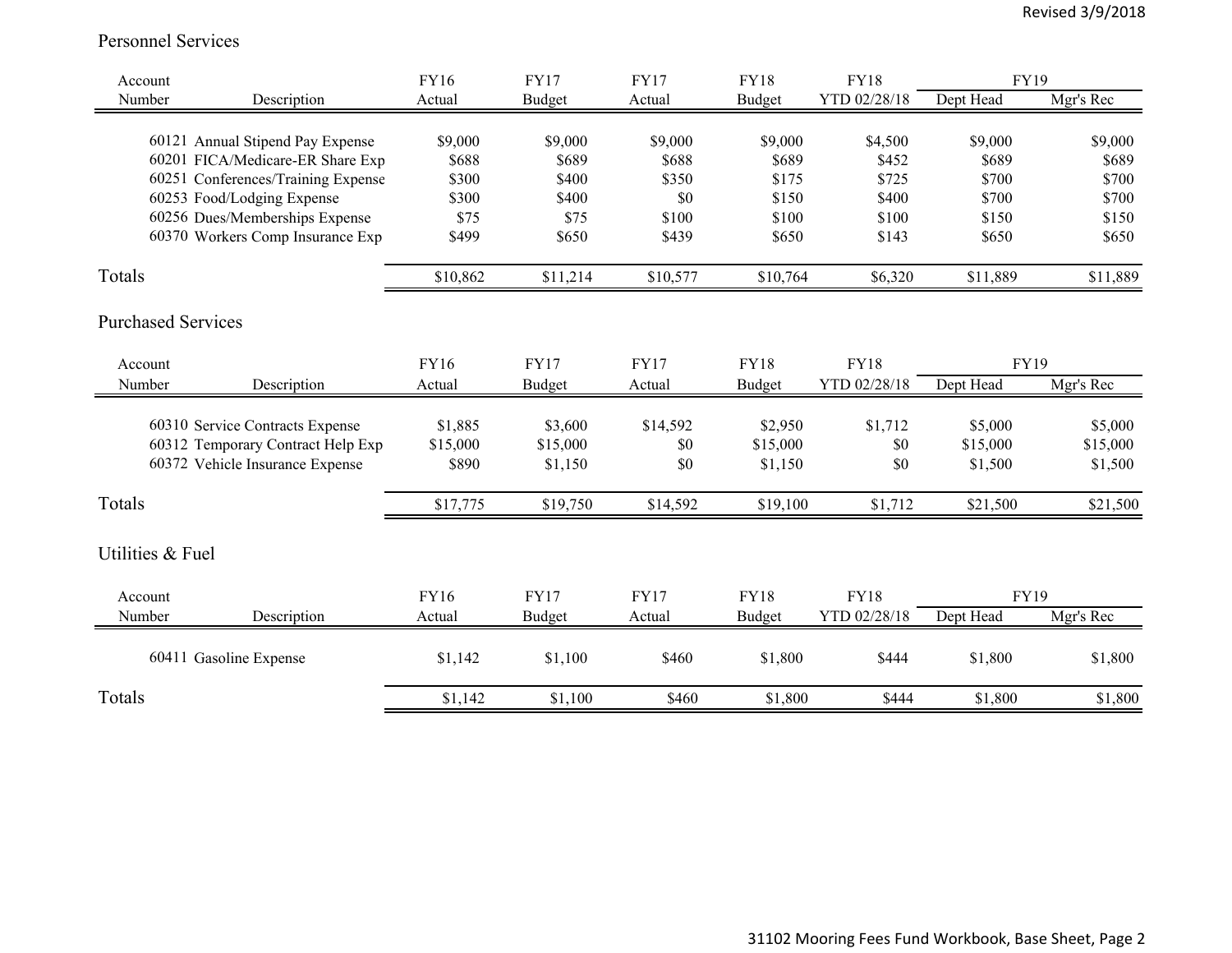## Other Operating Costs

| Account |                                    | FY16     | <b>FY17</b> | <b>FY17</b> | <b>FY18</b> | <b>FY18</b>  | <b>FY19</b> |           |
|---------|------------------------------------|----------|-------------|-------------|-------------|--------------|-------------|-----------|
| Number  | Description                        | Actual   | Budget      | Actual      | Budget      | YTD 02/28/18 | Dept Head   | Mgr's Rec |
|         |                                    |          |             |             |             |              |             |           |
|         | 60453 Vehicle Repair/Tires/Oil Exp | \$21,740 | \$2,500     | \$4,234     | \$5,000     | \$5,477      | \$5,000     | \$5,000   |
|         | 60501 Operating Supp/Eqt Non-Cap   | \$0      | \$1,000     | \$0         | \$1,000     | \$0          | \$3,000     | \$3,000   |
|         | 60502 Printing & Copying Expense   | \$254    | \$250       | \$413       | \$250       | \$0          | \$500       | \$500     |
|         | 60799 Transfer Out to Other Funds  | \$3,000  | \$3,000     | \$3,000     | \$5,000     | \$5,000      | \$5,000     | \$5,000   |
|         |                                    |          |             |             |             |              |             |           |
| Totals  |                                    | \$24,994 | \$6,750     | \$7,646     | \$11,250    | \$10,477     | \$13,500    | \$13,500  |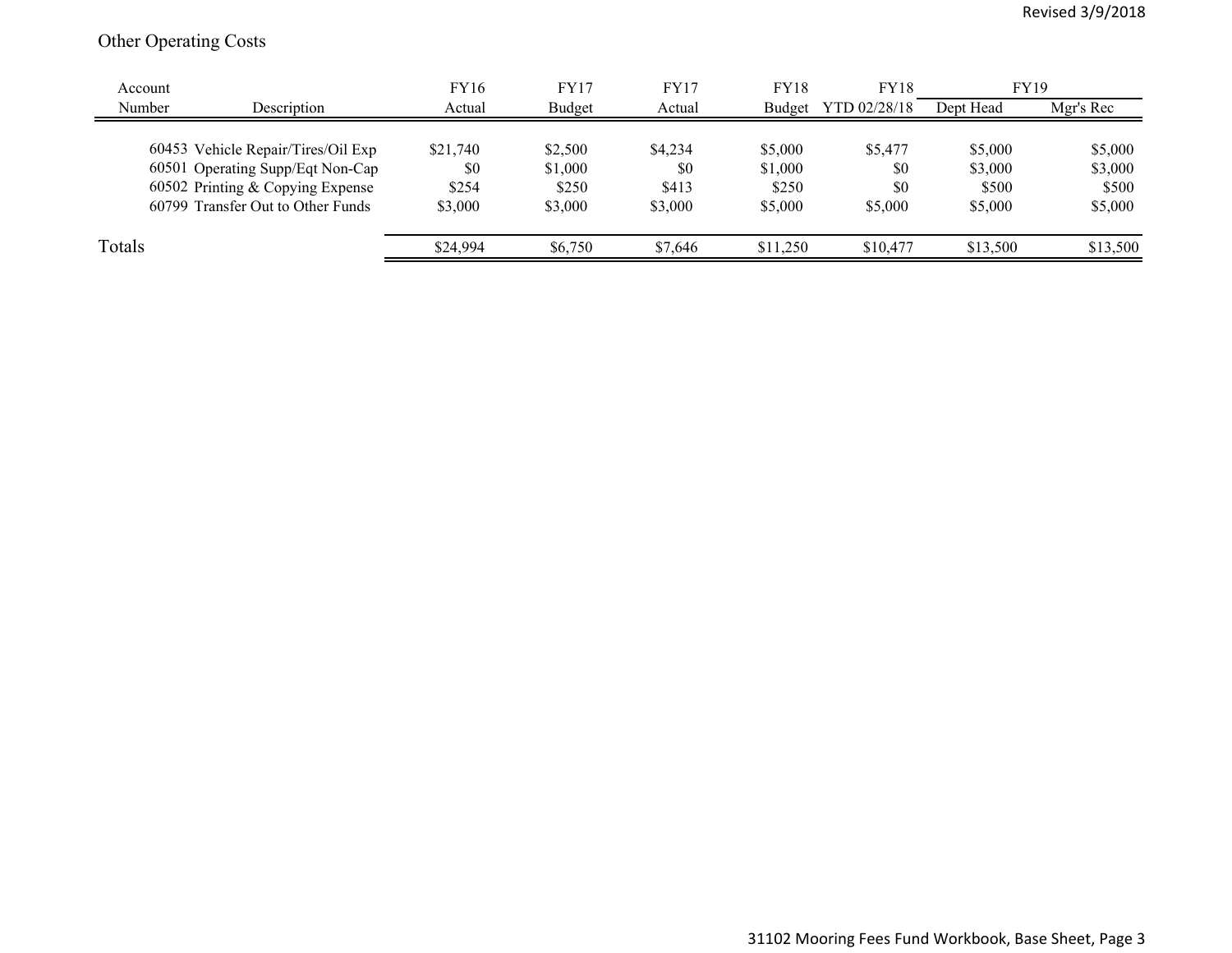

March 9, 2018 **Department:** Mooring Fees

Account Title: Annual Stipend Pay Expense

Department Number: 31102 31102 Account Number: 60121

| FY2016     | FY 2017       | FY 2017    | FY 2018       | FY 2018       |
|------------|---------------|------------|---------------|---------------|
| Actual     | <b>Budget</b> | Actual     | <b>Budget</b> | Est. Expended |
|            |               |            |               |               |
| \$9,000.00 | \$9,000.00    | \$9,000.00 | \$9,000.00    | \$9,000.00    |

| FY-2019       | Department | City Mgr       | Council | Increase   |
|---------------|------------|----------------|---------|------------|
|               | Reauest    | Recommendation | Action  | (Decrease) |
| <b>Budget</b> | \$9,000.00 | \$9,000.00     |         | \$0.00     |

**Support for Budget Request:** Provide justification for the budget request using as much detail as possible

 to support it. Examples of acceptable support include unit costs, quantity estimates, price quotes, etc. Requests based solely on a percentage increase above the previous budget will not be accepted. Use additional sheets if necessary.

Stipend by ordinance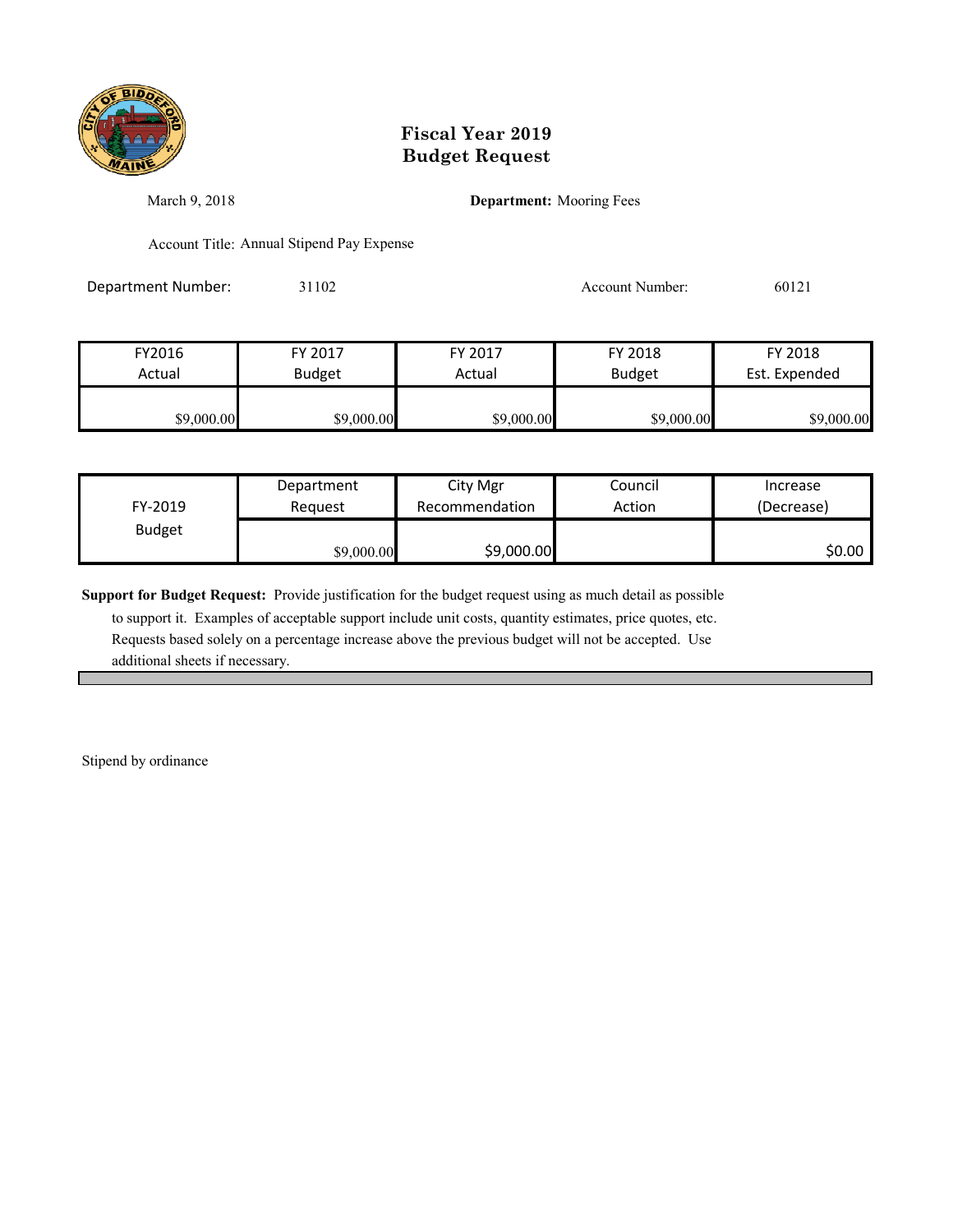

March 9, 2018 **Department:** Mooring Fees

Account Title: FICA/Medicare-ER Share Exp

Department Number: 31102 31102 Account Number: 60201

| FY2016   | FY 2017       | FY 2017  | FY 2018       | FY 2018       |
|----------|---------------|----------|---------------|---------------|
| Actual   | <b>Budget</b> | Actual   | <b>Budget</b> | Est. Expended |
| \$688.48 | \$689.00      | \$688.48 | \$689.00      | \$688.50      |

| FY-2019       | Department | City Mgr       | Council | Increase   |
|---------------|------------|----------------|---------|------------|
|               | Reauest    | Recommendation | Action  | (Decrease) |
| <b>Budget</b> | \$688.50   | \$688.50       |         | (\$0.50)   |

**Support for Budget Request:** Provide justification for the budget request using as much detail as possible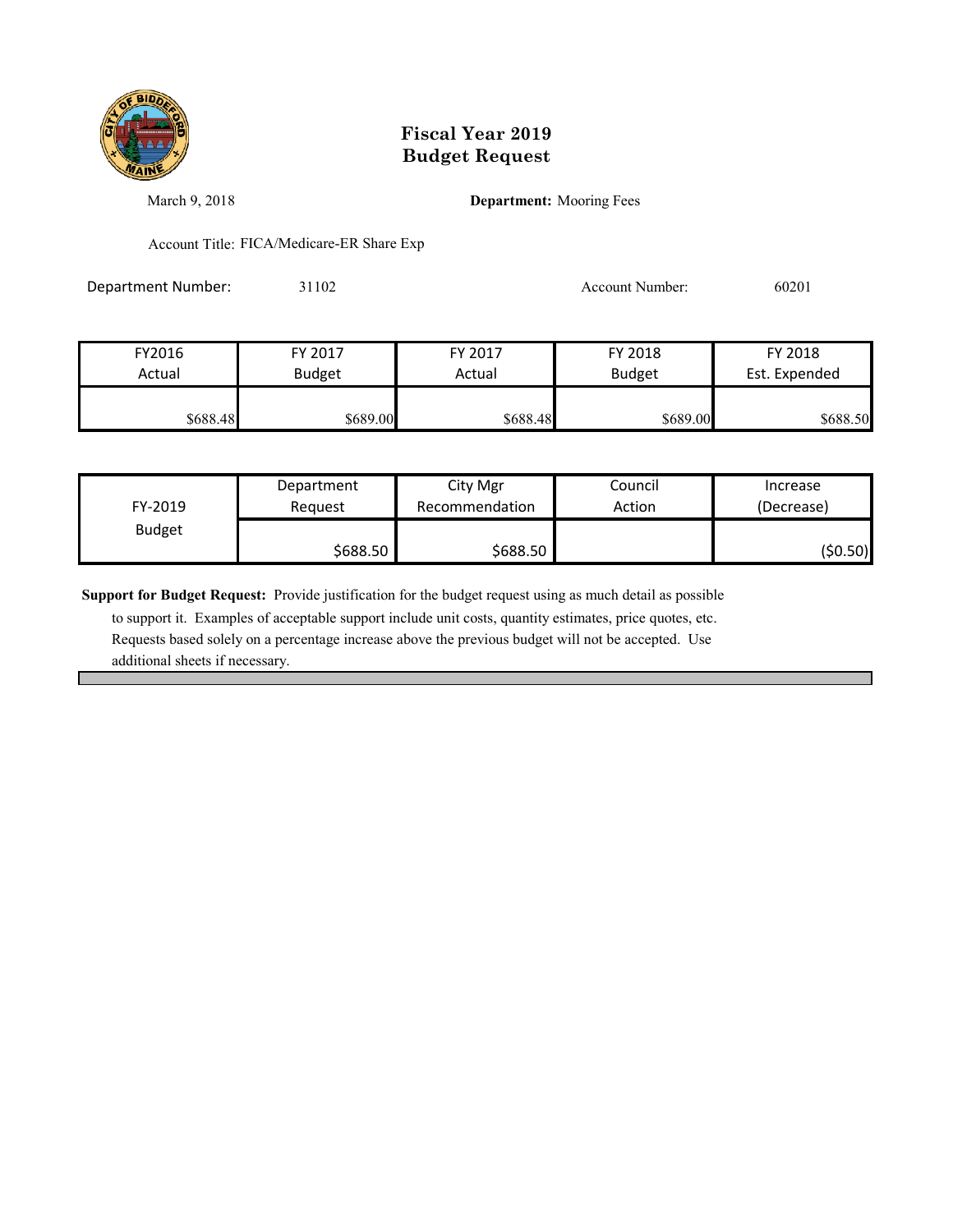

March 9, 2018 **Department:** Mooring Fees

Account Title: Conferences/Training Expense

Department Number: 31102 31102 Account Number: 60251

| FY2016   | FY 2017       | FY 2017  | FY 2018       | FY 2018       |
|----------|---------------|----------|---------------|---------------|
| Actual   | <b>Budget</b> | Actual   | <b>Budget</b> | Est. Expended |
|          |               |          |               |               |
| \$300.00 | \$400.00      | \$350.00 | \$175.00      | \$400.00      |

| FY-2019       | Department | City Mgr       | Council | Increase   |
|---------------|------------|----------------|---------|------------|
|               | Reauest    | Recommendation | Action  | (Decrease) |
| <b>Budget</b> | \$700.00   | \$700.00       |         | \$525.00   |

**Support for Budget Request:** Provide justification for the budget request using as much detail as possible

 to support it. Examples of acceptable support include unit costs, quantity estimates, price quotes, etc. Requests based solely on a percentage increase above the previous budget will not be accepted. Use additional sheets if necessary.

Training required by ordinaance.

Training fee increase anticipated, expect to send additional staff to training.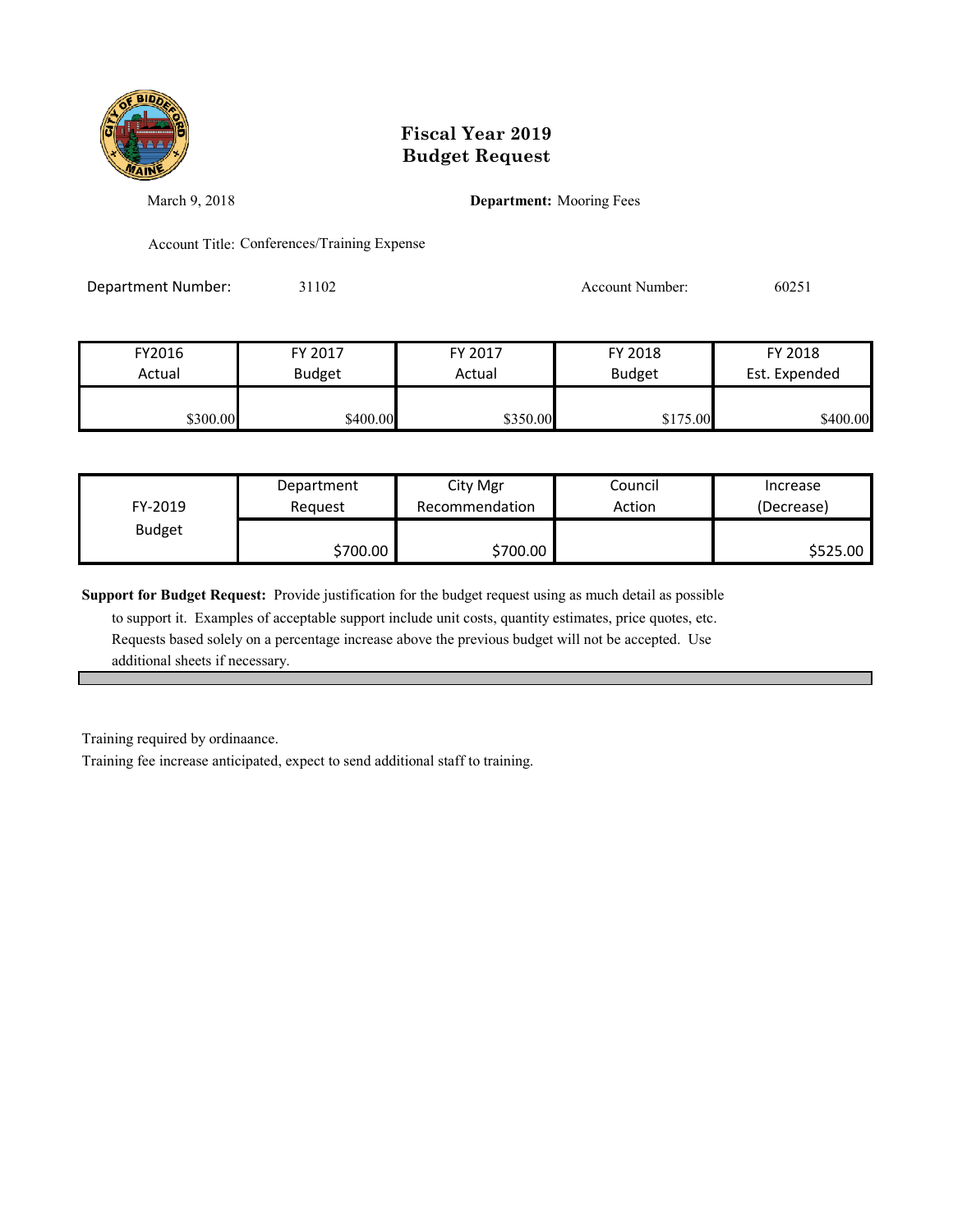

March 9, 2018 **Department:** Mooring Fees

Account Title: Food/Lodging Expense

Department Number: 31102 31102 Account Number: 60253

FY2016 FY 2017 FY 2017 FY 2018 FY 2018 Actual Budget | Actual Budget Est. Expended \$300.00 \$400.00 \$400.00 \$400.00 \$0.00 \$150.00 \$400.00

| FY-2019       | Department | City Mgr       | Council | Increase   |
|---------------|------------|----------------|---------|------------|
|               | Reauest    | Recommendation | Action  | (Decrease) |
| <b>Budget</b> | \$700.00   | \$700.00       |         | \$550.00   |

**Support for Budget Request:** Provide justification for the budget request using as much detail as possible

 to support it. Examples of acceptable support include unit costs, quantity estimates, price quotes, etc. Requests based solely on a percentage increase above the previous budget will not be accepted. Use additional sheets if necessary.

Additional person to attend training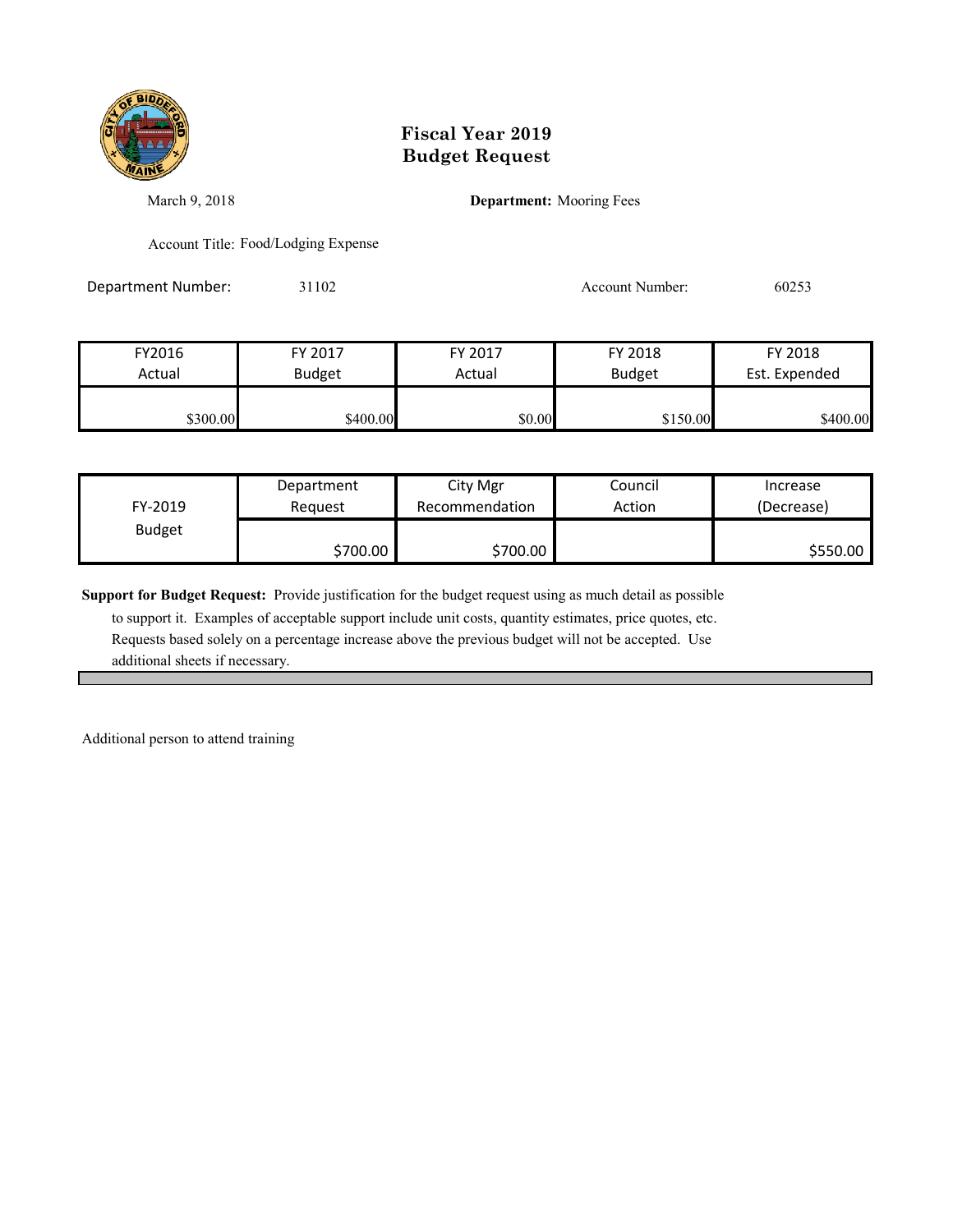

March 9, 2018 **Department:** Mooring Fees

Account Title: Dues/Memberships Expense

Department Number: 31102 31102 Account Number: 60256

| FY2016  | FY 2017       | FY 2017  | FY 2018       | FY 2018       |
|---------|---------------|----------|---------------|---------------|
| Actual  | <b>Budget</b> | Actual   | <b>Budget</b> | Est. Expended |
|         |               |          |               |               |
| \$75.00 | \$75.00       | \$100.00 | \$100.00      | \$100.00      |

| FY-2019       | Department | City Mgr       | Council | Increase   |
|---------------|------------|----------------|---------|------------|
|               | Reauest    | Recommendation | Action  | (Decrease) |
| <b>Budget</b> | \$150.00   | \$150.00       |         | \$50.00    |

**Support for Budget Request:** Provide justification for the budget request using as much detail as possible

 to support it. Examples of acceptable support include unit costs, quantity estimates, price quotes, etc. Requests based solely on a percentage increase above the previous budget will not be accepted. Use additional sheets if necessary.

Fee required to attend training, increase anticipated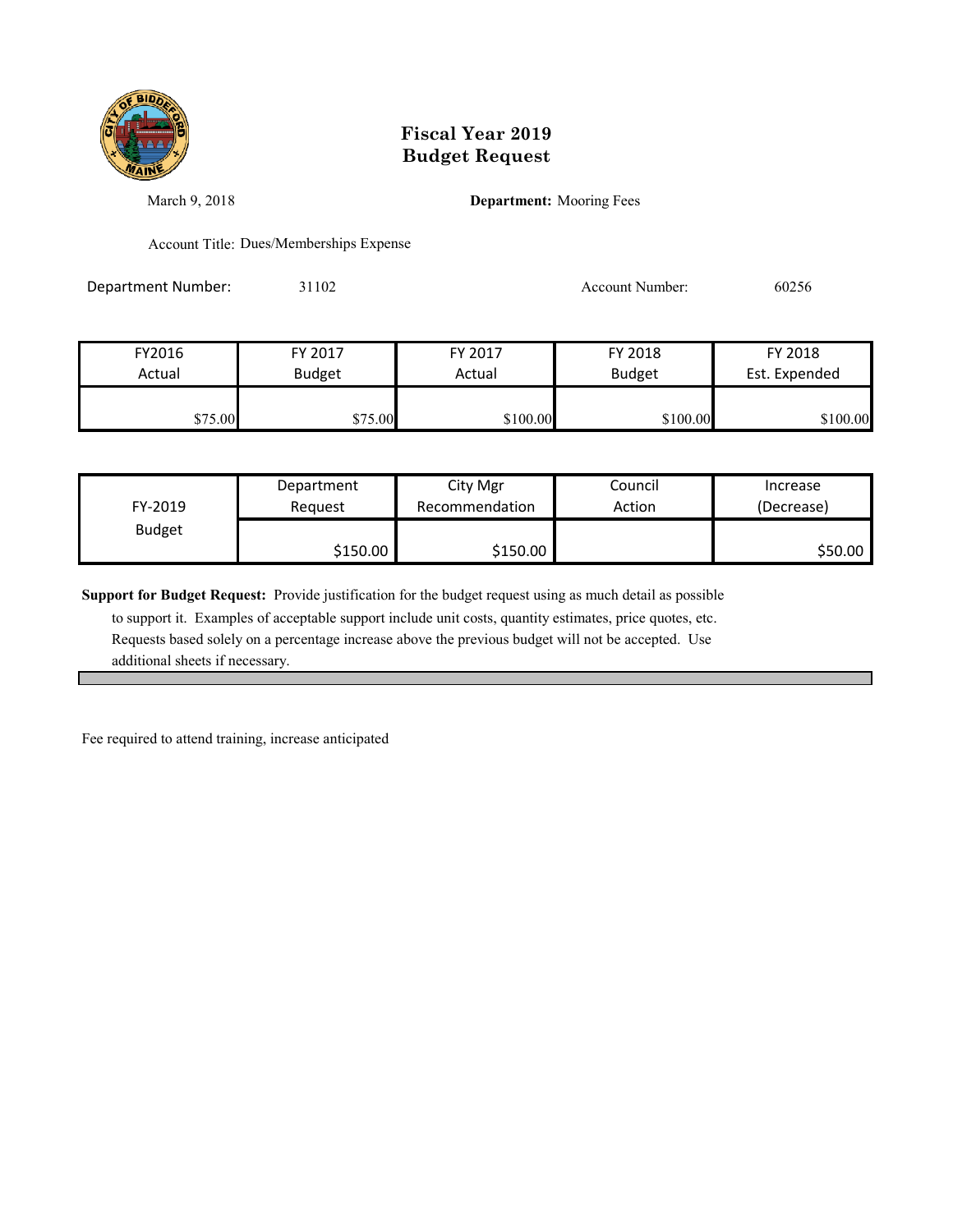

March 9, 2018 **Department:** Mooring Fees

Account Title: Service Contracts Expense

Department Number: 31102 31102 Account Number: 60310

| FY2016     | FY 2017       | FY 2017     | FY 2018       | FY 2018       |
|------------|---------------|-------------|---------------|---------------|
| Actual     | <b>Budget</b> | Actual      | <b>Budget</b> | Est. Expended |
|            |               |             |               |               |
| \$1,885.00 | \$3,600.00    | \$14,591.50 | \$2,950.00    | \$4,188.00    |

| FY-2019       | Department | City Mgr       | Council | Increase   |
|---------------|------------|----------------|---------|------------|
|               | Reauest    | Recommendation | Action  | (Decrease) |
| <b>Budget</b> | \$5,000.00 | \$5,000.00     |         | \$2,050.00 |

**Support for Budget Request:** Provide justification for the budget request using as much detail as possible

 to support it. Examples of acceptable support include unit costs, quantity estimates, price quotes, etc. Requests based solely on a percentage increase above the previous budget will not be accepted. Use additional sheets if necessary.

Anticipated need to replace chain, buoy, and anchor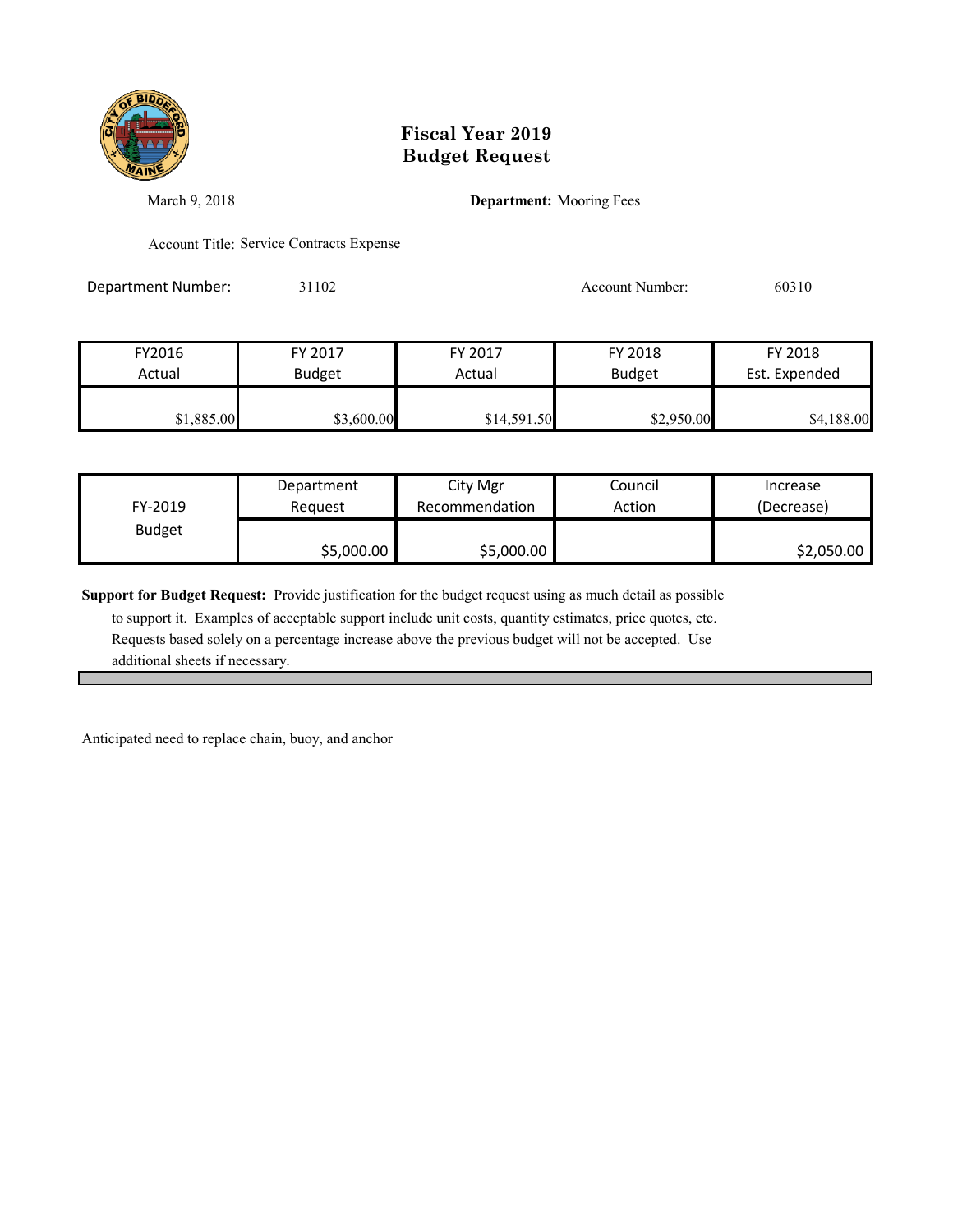

March 9, 2018 **Department:** Mooring Fees

Account Title: Temporary Contract Help Exp

Department Number: 31102 31102 Account Number: 60312

| FY2016      | FY 2017       | FY 2017 | FY 2018       | FY 2018       |
|-------------|---------------|---------|---------------|---------------|
| Actual      | <b>Budget</b> | Actual  | <b>Budget</b> | Est. Expended |
|             |               |         |               |               |
| \$15,000.00 | \$15,000.00   | \$0.00  | \$15,000.00   | \$0.00        |

| FY-2019       | Department  | City Mgr       | Council | Increase   |
|---------------|-------------|----------------|---------|------------|
|               | Reauest     | Recommendation | Action  | (Decrease) |
| <b>Budget</b> | \$15,000.00 | \$15,000.00    |         | \$0.00∣    |

**Support for Budget Request:** Provide justification for the budget request using as much detail as possible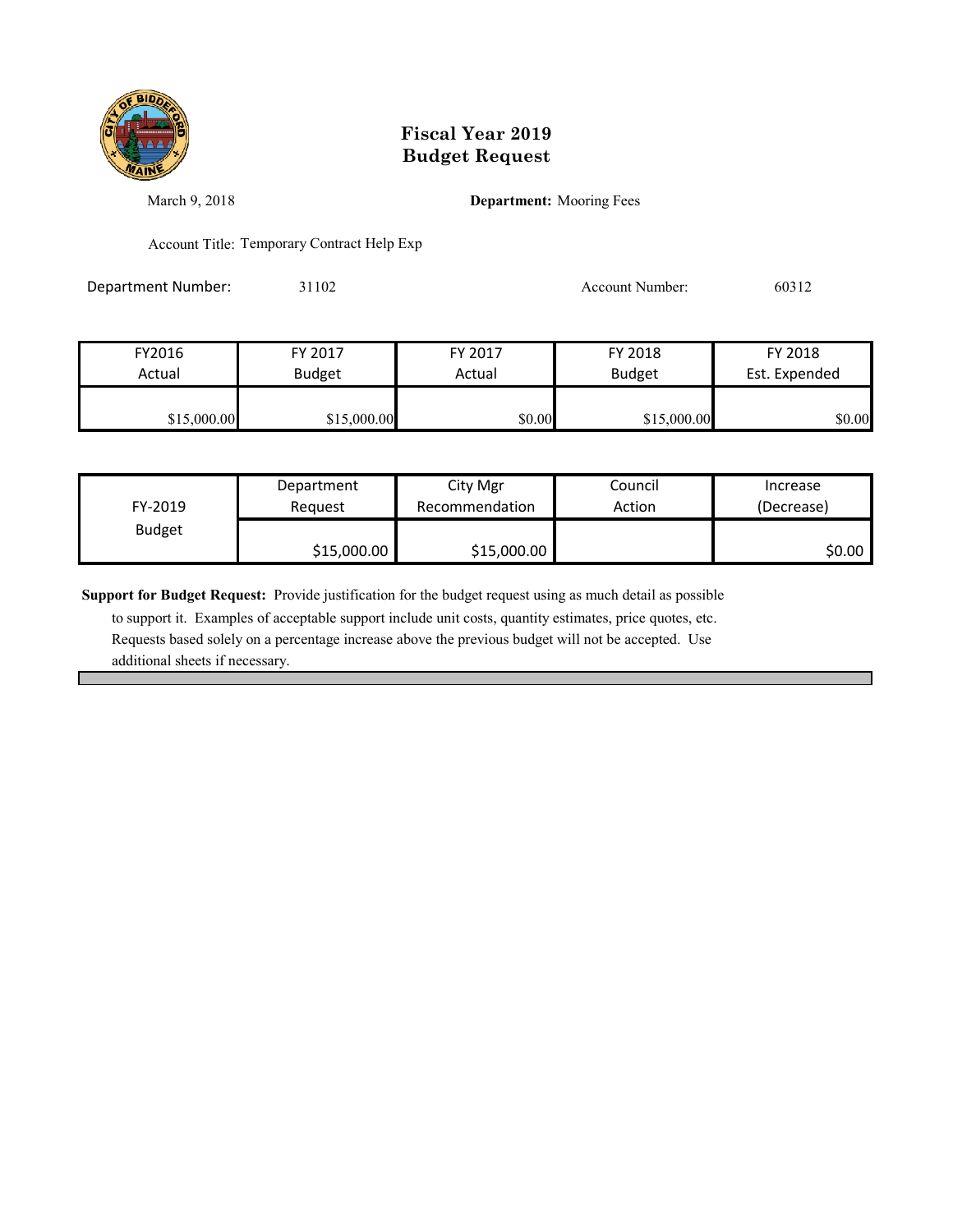

March 9, 2018 **Department:** Mooring Fees

Account Title: Workers Comp Insurance Exp

Department Number: 31102 31102 Account Number: 60370

| FY2016   | FY 2017       | FY 2017  | FY 2018       | FY 2018       |
|----------|---------------|----------|---------------|---------------|
| Actual   | <b>Budget</b> | Actual   | <b>Budget</b> | Est. Expended |
|          |               |          |               |               |
| \$499.00 | \$650.00      | \$439.00 | \$650.00      | \$650.00      |

| FY-2019       | Department | City Mgr       | Council | Increase   |
|---------------|------------|----------------|---------|------------|
|               | Reauest    | Recommendation | Action  | (Decrease) |
| <b>Budget</b> | \$650.00   | \$650.00       |         | \$0.00     |

**Support for Budget Request:** Provide justification for the budget request using as much detail as possible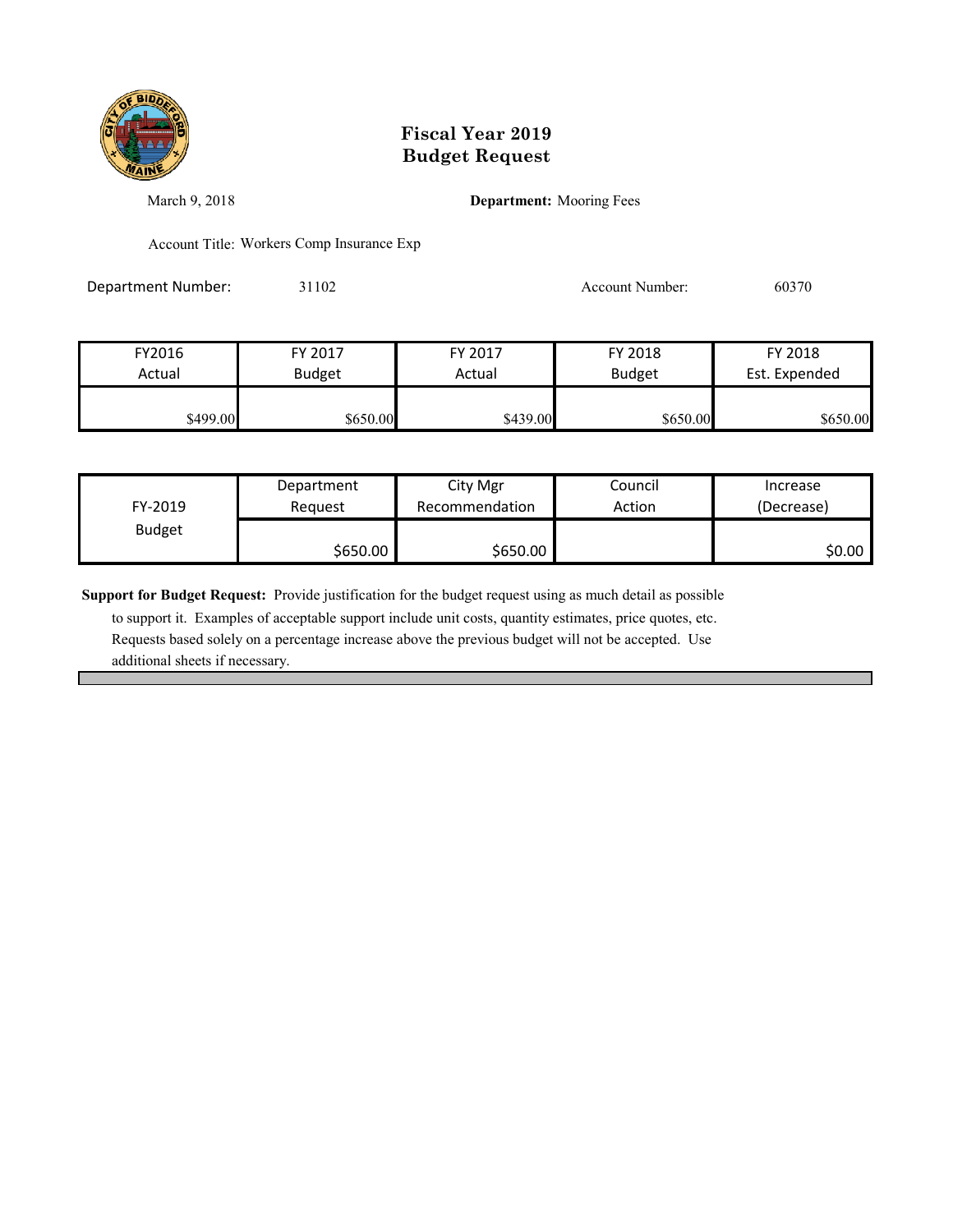

March 9, 2018 **Department:** Mooring Fees

Account Title: Vehicle Insurance Expense

Department Number: 31102 31102 Account Number: 60372

| FY2016   | FY 2017       | FY 2017 | FY 2018       | FY 2018       |
|----------|---------------|---------|---------------|---------------|
| Actual   | <b>Budget</b> | Actual  | <b>Budget</b> | Est. Expended |
| \$889.50 | \$1,150.00    | \$0.00  | \$1,150.00    | \$1,150.00    |

| FY-2019       | Department | City Mgr       | Council | Increase   |
|---------------|------------|----------------|---------|------------|
|               | Reauest    | Recommendation | Action  | (Decrease) |
| <b>Budget</b> | \$1,500.00 | \$1,500.00     |         | \$350.00   |

**Support for Budget Request:** Provide justification for the budget request using as much detail as possible

 to support it. Examples of acceptable support include unit costs, quantity estimates, price quotes, etc. Requests based solely on a percentage increase above the previous budget will not be accepted. Use additional sheets if necessary.

Anticipated increase in insurance charges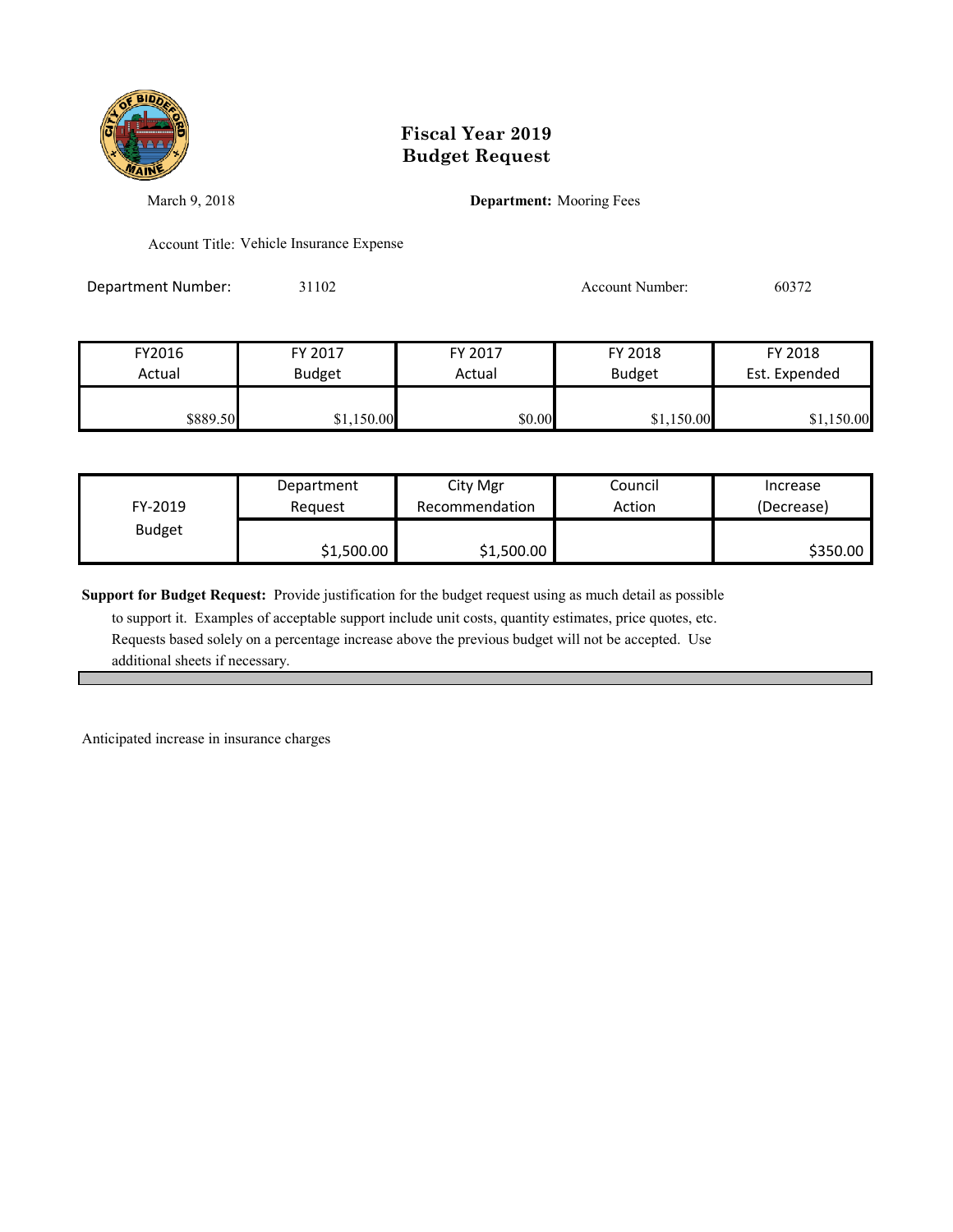

March 9, 2018 **Department:** Mooring Fees

Account Title: Gasoline Expense

Department Number: 31102 31102 Account Number: 60411

| FY2016     | FY 2017       | FY 2017  | FY 2018       | FY 2018       |
|------------|---------------|----------|---------------|---------------|
| Actual     | <b>Budget</b> | Actual   | <b>Budget</b> | Est. Expended |
| \$1,141.55 | \$1,100.00    | \$460.44 | \$1,800.00    | \$1,500.00    |

| FY-2019       | Department | City Mgr       | Council | Increase   |
|---------------|------------|----------------|---------|------------|
|               | Reauest    | Recommendation | Action  | (Decrease) |
| <b>Budget</b> | \$1,800.00 | \$1,800.00     |         | \$0.00     |

**Support for Budget Request:** Provide justification for the budget request using as much detail as possible

 to support it. Examples of acceptable support include unit costs, quantity estimates, price quotes, etc. Requests based solely on a percentage increase above the previous budget will not be accepted. Use additional sheets if necessary.

Anticipated increase in use and cost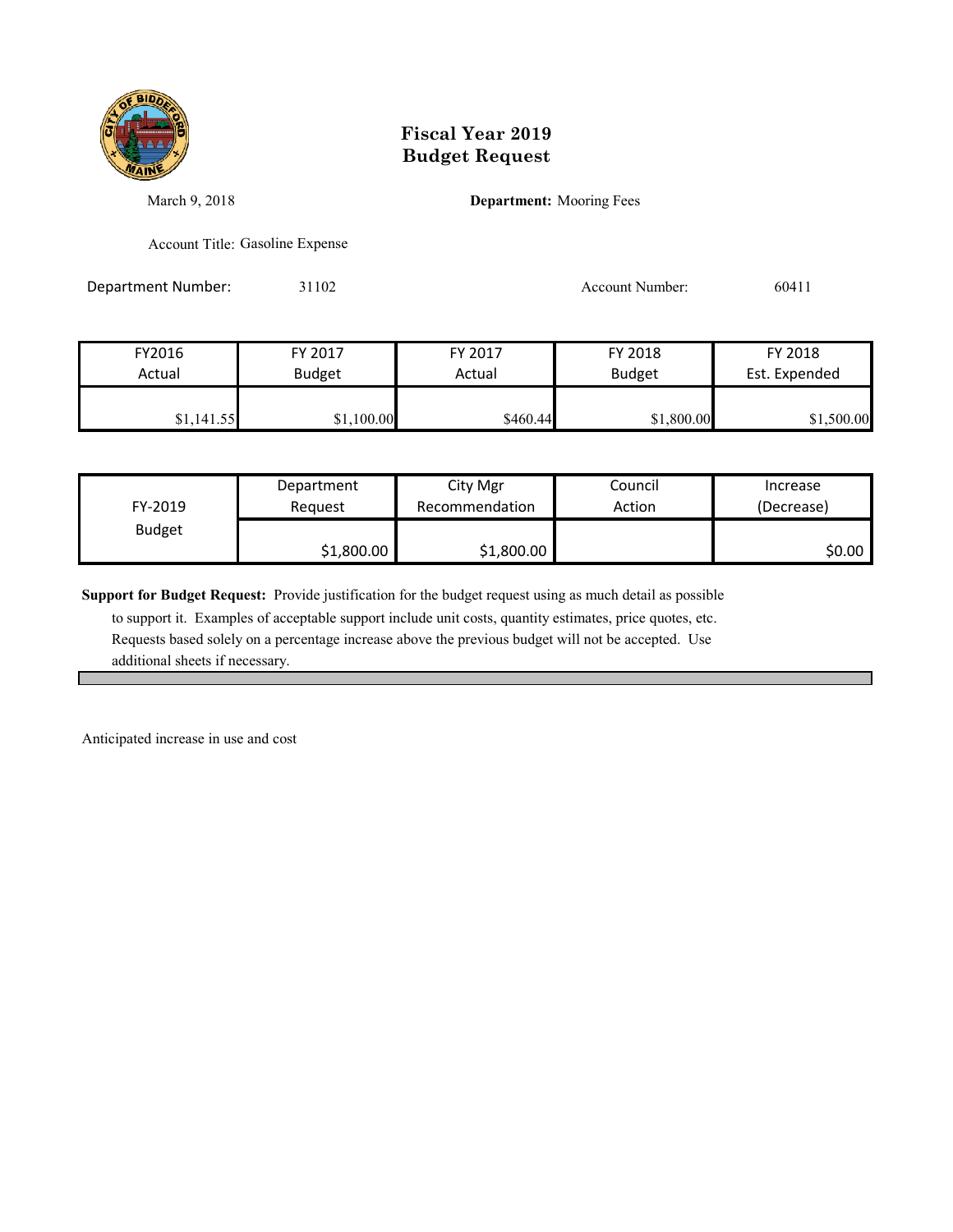

March 9, 2018 **Department:** Mooring Fees

Account Title: Vehicle Repair/Tires/Oil Exp

Department Number: 31102 31102 Account Number: 60453

| FY2016      | FY 2017       | FY 2017    | FY 2018       | FY 2018       |
|-------------|---------------|------------|---------------|---------------|
| Actual      | <b>Budget</b> | Actual     | <b>Budget</b> | Est. Expended |
|             |               |            |               |               |
| \$21,739.93 | \$2,500.00    | \$4,233.66 | \$5,000.00    | \$5,500.00    |

| FY-2019       | Department | City Mgr       | Council | Increase   |
|---------------|------------|----------------|---------|------------|
|               | Reauest    | Recommendation | Action  | (Decrease) |
| <b>Budget</b> | \$5,000.00 | \$5,000.00     |         | \$0.00     |

**Support for Budget Request:** Provide justification for the budget request using as much detail as possible

 to support it. Examples of acceptable support include unit costs, quantity estimates, price quotes, etc. Requests based solely on a percentage increase above the previous budget will not be accepted. Use additional sheets if necessary.

Anticipate maintenance and repair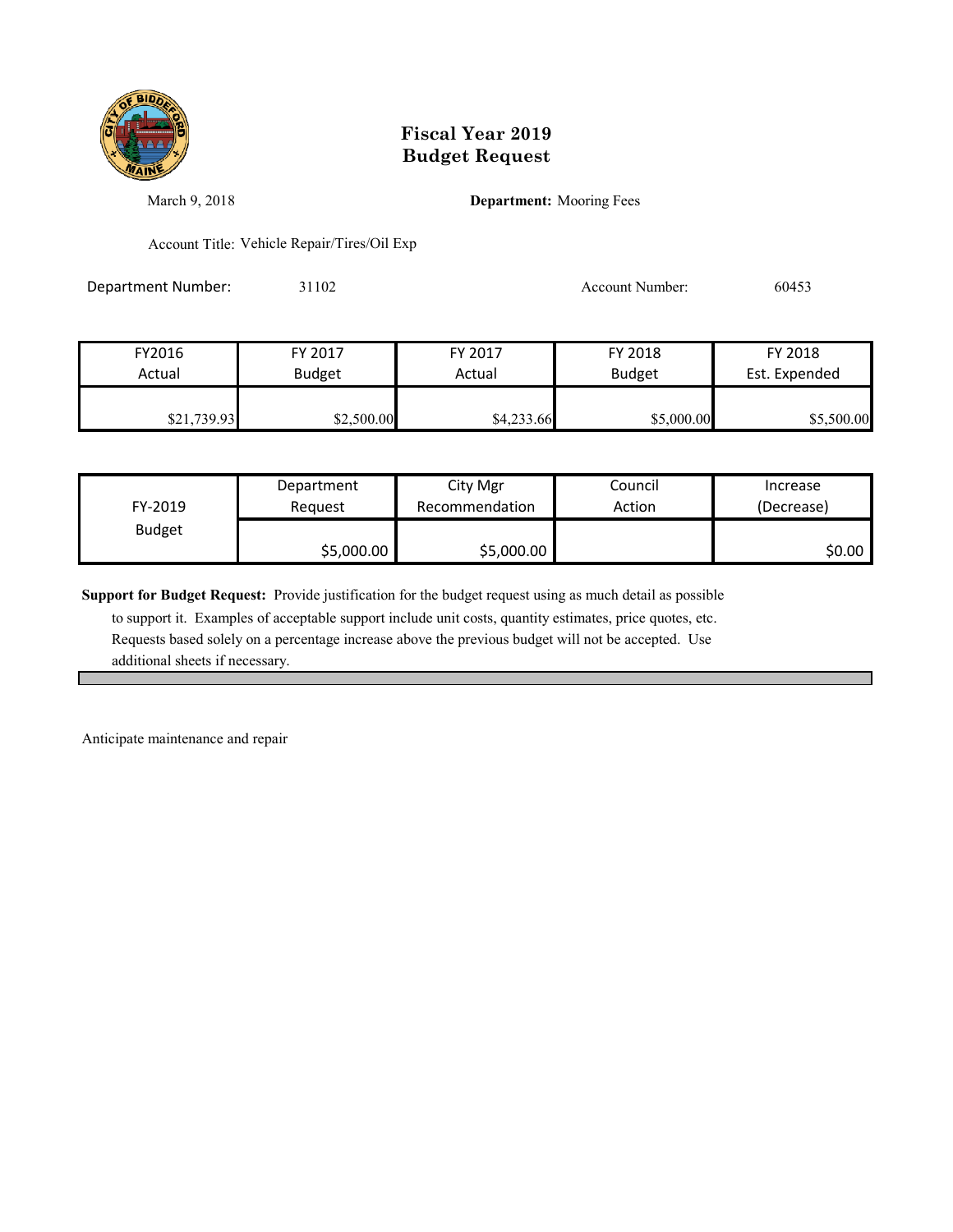

March 9, 2018 **Department:** Mooring Fees

Account Title: Operating Supp/Eqt Non-Cap

Department Number: 31102 31102 Account Number: 60501

| FY2016 | FY 2017       | FY 2017 | FY 2018       | FY 2018       |
|--------|---------------|---------|---------------|---------------|
| Actual | <b>Budget</b> | Actual  | <b>Budget</b> | Est. Expended |
|        |               |         |               |               |
| \$0.00 | \$1,000.00    | \$0.00  | \$1,000.00    | \$0.00        |

| FY-2019       | Department | City Mgr       | Council | Increase   |
|---------------|------------|----------------|---------|------------|
|               | Reauest    | Recommendation | Action  | (Decrease) |
| <b>Budget</b> | \$3,000.00 | \$3,000.00     |         | \$2,000.00 |

**Support for Budget Request:** Provide justification for the budget request using as much detail as possible

 to support it. Examples of acceptable support include unit costs, quantity estimates, price quotes, etc. Requests based solely on a percentage increase above the previous budget will not be accepted. Use additional sheets if necessary.

Anticipated needed equipment and supplies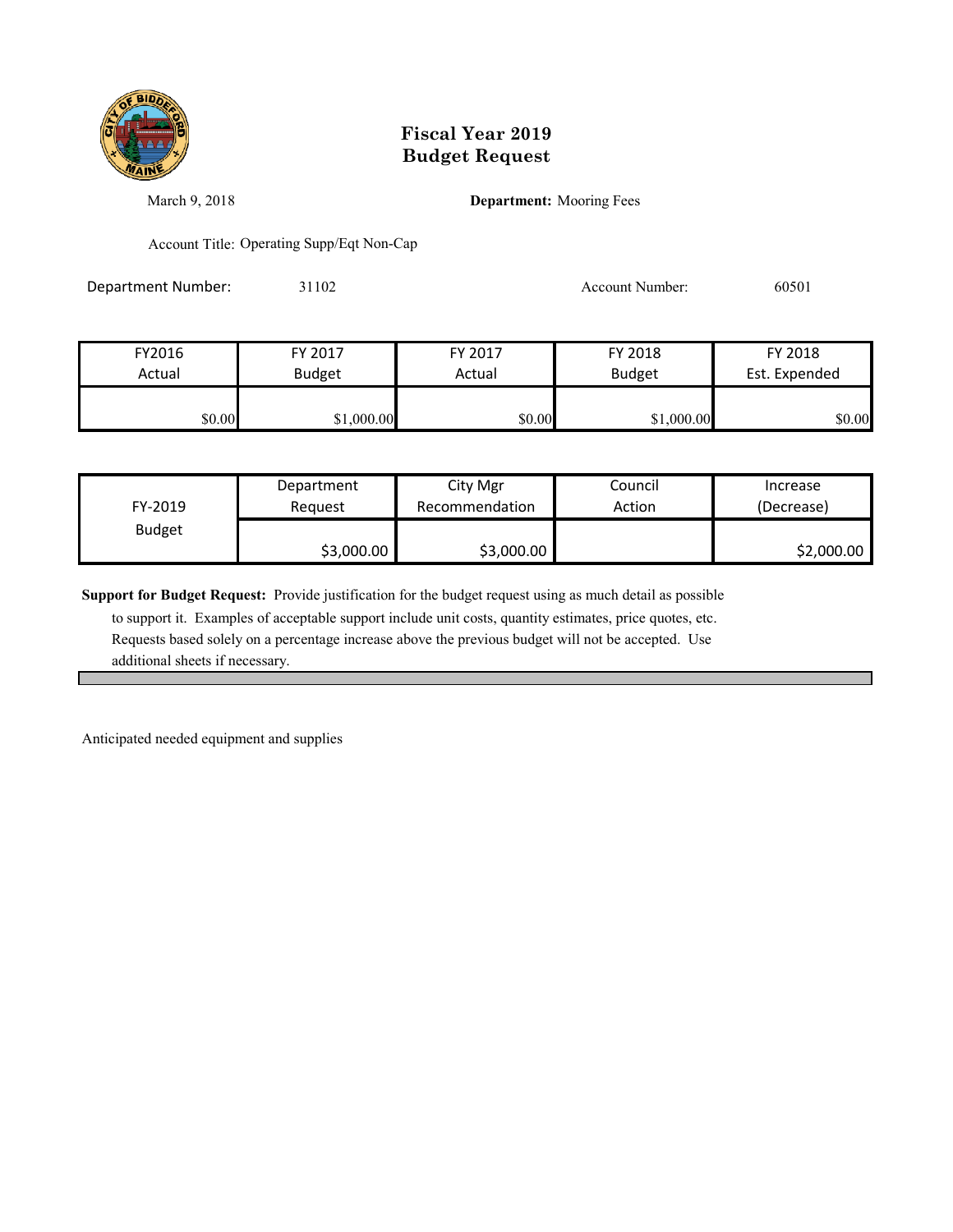

March 9, 2018 **Department:** Mooring Fees

Account Title: Printing & Copying Expense

Department Number: 31102 31102 Account Number: 60502

| FY2016   | FY 2017       | FY 2017  | FY 2018       | FY 2018       |
|----------|---------------|----------|---------------|---------------|
| Actual   | <b>Budget</b> | Actual   | <b>Budget</b> | Est. Expended |
|          |               |          |               |               |
| \$253.75 | \$250.00      | \$412.75 | \$250.00      | \$250.00      |

| FY-2019       | Department | City Mgr       | Council | Increase   |
|---------------|------------|----------------|---------|------------|
|               | Reauest    | Recommendation | Action  | (Decrease) |
| <b>Budget</b> | \$500.00   | \$500.00       |         | \$250.00   |

**Support for Budget Request:** Provide justification for the budget request using as much detail as possible

 to support it. Examples of acceptable support include unit costs, quantity estimates, price quotes, etc. Requests based solely on a percentage increase above the previous budget will not be accepted. Use additional sheets if necessary.

Printing for mooring permits

Rumery's absorbs costs of copies for monthly meetings. This may not always be the case.

Best have money in budget for monthly meetings.